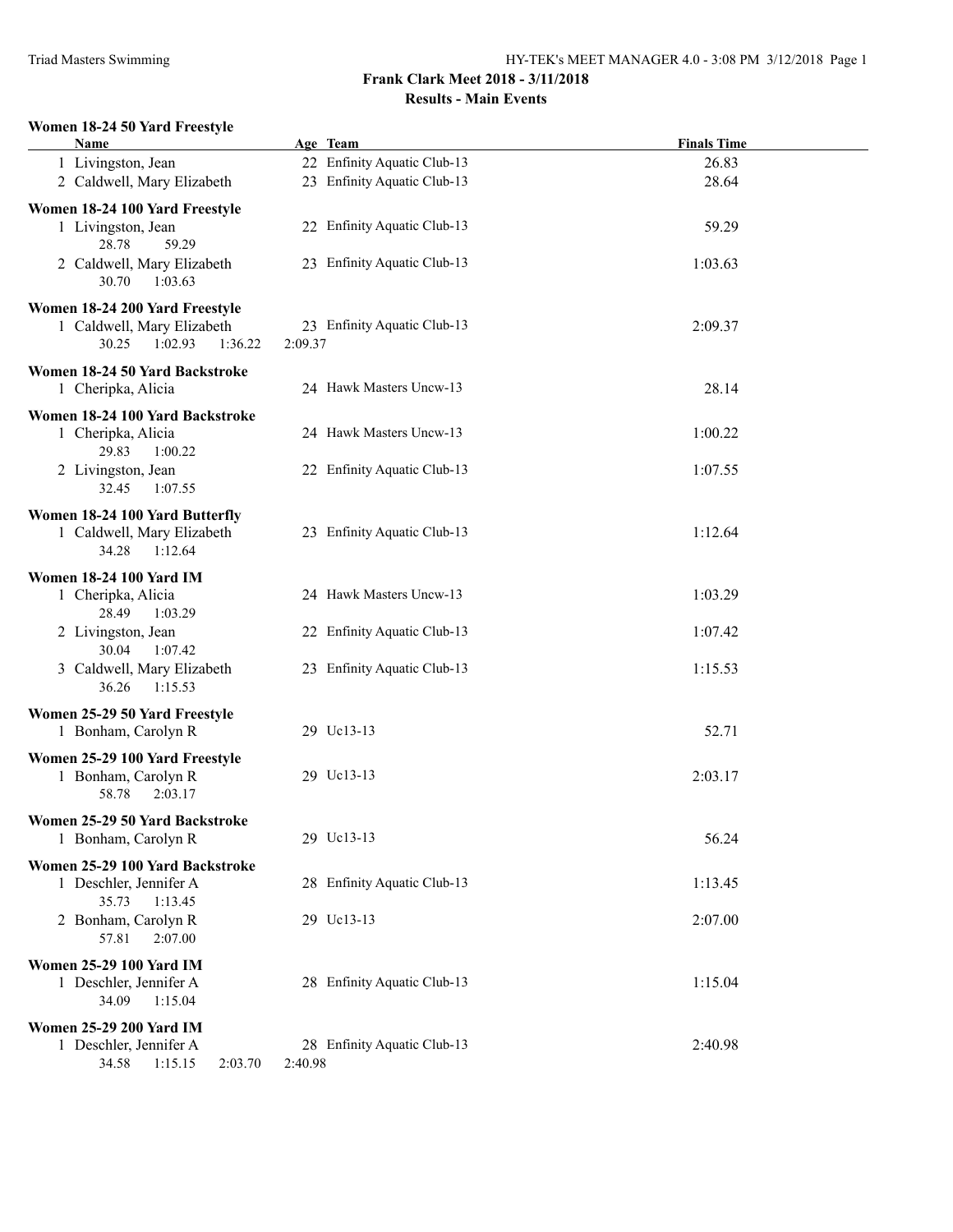| Women 30-34 50 Yard Freestyle          |                                        |         |
|----------------------------------------|----------------------------------------|---------|
| 1 Retotar, Allison                     | 31 North Carolina Aquatic Club Ma-13   | 27.60   |
| 2 Sorg, Rachel C                       | Tac Titans-13<br>31                    | 27.67   |
| 3 Eades, Elizabeth M                   | 32 North Carolina Masters Swimmin-13   | 28.81   |
| 4 Price, Amanda A                      | 30 Tyde Endurance and Aquatics Ma-13   | 38.85   |
| Women 30-34 100 Yard Freestyle         |                                        |         |
| 1 Retotar, Allison                     | 31 North Carolina Aquatic Club Ma-13   | 59.83   |
| 28.91<br>59.83                         |                                        |         |
| 2 Sorg, Rachel C                       | 31 Tac Titans-13                       | 1:02.89 |
| 29.83<br>1:02.89                       |                                        |         |
| 3 Eades, Elizabeth M                   | 32 North Carolina Masters Swimmin-13   | 1:03.06 |
| 30.50<br>1:03.06                       |                                        |         |
| Women 30-34 200 Yard Freestyle         |                                        |         |
| 1 Eades, Elizabeth M                   | 32 North Carolina Masters Swimmin-13   | 2:21.83 |
| 31.88<br>1:06.31<br>1:43.05            | 2:21.83                                |         |
| Women 30-34 50 Yard Backstroke         |                                        |         |
| 1 Sorg, Rachel C                       | 31 Tac Titans-13                       | 30.17   |
| 2 Price, Amanda A                      | 30 Tyde Endurance and Aquatics Ma-13   | 50.19   |
|                                        |                                        |         |
| Women 30-34 100 Yard Backstroke        | 31 Tac Titans-13                       |         |
| 1 Sorg, Rachel C<br>31.68<br>1:05.64   |                                        | 1:05.64 |
|                                        | 31 North Carolina Aquatic Club Ma-13   | 1:09.38 |
| 2 Retotar, Allison<br>1:09.38<br>34.28 |                                        |         |
|                                        |                                        |         |
| Women 30-34 50 Yard Breaststroke       |                                        |         |
| 1 Price, Amanda A                      | 30 Tyde Endurance and Aquatics Ma-13   | 54.95   |
| Women 30-34 100 Yard Butterfly         |                                        |         |
| 1 Retotar, Allison                     | 31 North Carolina Aquatic Club Ma-13   | 1:10.18 |
| 31.92<br>1:10.18                       |                                        |         |
| <b>Women 30-34 100 Yard IM</b>         |                                        |         |
| 1 Retotar, Allison                     | 31 North Carolina Aquatic Club Ma-13   | 1:07.87 |
| 31.40<br>1:07.87                       |                                        |         |
| 2 Eades, Elizabeth M                   | 32 North Carolina Masters Swimmin-13   | 1:17.82 |
| 37.90<br>1:17.82                       |                                        |         |
| 3 Price, Amanda A                      | 30 Tyde Endurance and Aquatics Ma-13   | 1:55.80 |
| 52.36<br>1:55.80                       |                                        |         |
| Women 35-39 50 Yard Freestyle          |                                        |         |
| 1 Quattropani, LeeAnne                 | 39 North Carolina Masters Swimmin-13   | 28.34   |
| 2 Lentz-Martin, Kathy                  | James J Harris YMCA Masters --13<br>37 | 31.62   |
| Women 35-39 100 Yard Freestyle         |                                        |         |
| 1 Quattropani, LeeAnne                 | 39 North Carolina Masters Swimmin-13   | 1:03.09 |
| 29.91<br>1:03.09                       |                                        |         |
| Women 35-39 200 Yard Freestyle         |                                        |         |
| 1 Lentz-Martin, Kathy                  | 37 James J Harris YMCA Masters --13    | 2:47.28 |
| 35.81<br>1:16.61<br>2:01.55            | 2:47.28                                |         |
| Women 35-39 50 Yard Backstroke         |                                        |         |
| 1 Quattropani, LeeAnne                 | 39 North Carolina Masters Swimmin-13   | 30.44   |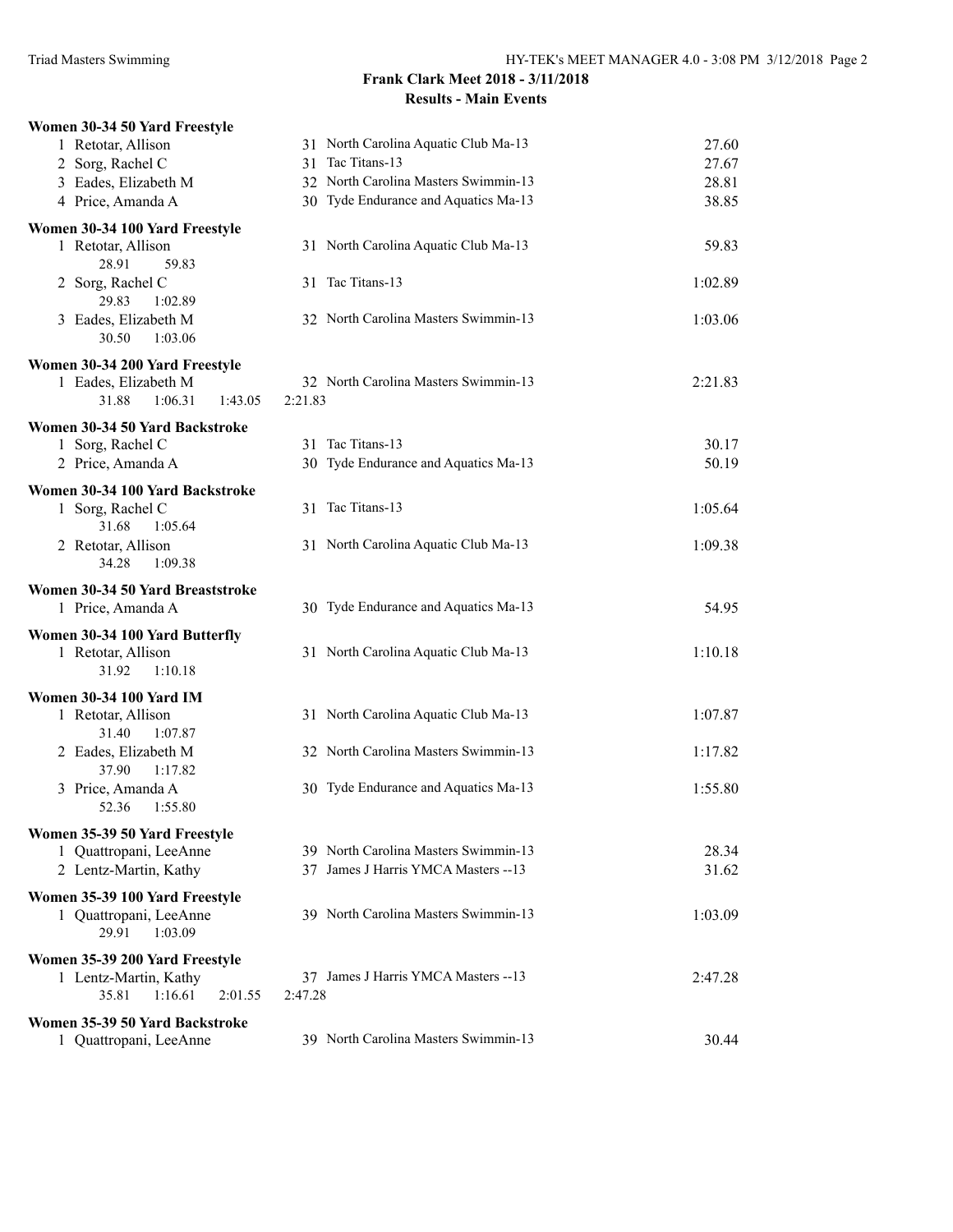| Women 35-39 100 Yard Breaststroke<br>1 Lentz-Martin, Kathy<br>41.93<br>1:29.51    | 37 James J Harris YMCA Masters --13                                          | 1:29.51        |
|-----------------------------------------------------------------------------------|------------------------------------------------------------------------------|----------------|
| Women 35-39 50 Yard Butterfly<br>1 Quattropani, LeeAnne<br>2 Lentz-Martin, Kathy  | 39 North Carolina Masters Swimmin-13<br>37 James J Harris YMCA Masters -- 13 | 30.95<br>36.86 |
| Women 35-39 100 Yard Butterfly<br>1 Holland, Irish<br>31.48<br>1:07.51            | 37 Charlotte SwimMasters-13                                                  | 1:07.51        |
| <b>Women 35-39 100 Yard IM</b><br>1 Holland, Irish<br>33.43<br>1:10.20            | 37 Charlotte SwimMasters-13                                                  | 1:10.20        |
| <b>Women 35-39 200 Yard IM</b><br>1 Holland, Irish<br>32.27<br>1:11.99<br>1:57.32 | 37 Charlotte SwimMasters-13<br>2:31.86                                       | 2:31.86        |
| Women 40-44 50 Yard Freestyle                                                     |                                                                              |                |
| 1 Law, Amanda M                                                                   | 42 Raleigh Area Masters-13                                                   | 37.87          |
| Women 40-44 100 Yard Freestyle<br>1 Lindauer, Kerry<br>26.11<br>54.69             | 43 SwimMAC Masters - Charlotte-13                                            | 54.69          |
| 2 Law, Amanda M<br>40.56<br>1:25.11                                               | 42 Raleigh Area Masters-13                                                   | 1:25.11        |
| Women 40-44 200 Yard Freestyle<br>1 Old, Cath A<br>32.93<br>1:09.17<br>1:47.02    | 40 Greensboro Community YMCA Mast-13<br>2:24.20                              | 2:24.20        |
| Women 40-44 100 Yard Backstroke<br>1 Lindauer, Kerry<br>29.60<br>1:01.13          | 43 SwimMAC Masters - Charlotte-13                                            | 1:01.13        |
| 2 Old, Cath A<br>35.11<br>1:11.60                                                 | 40 Greensboro Community YMCA Mast-13                                         | 1:11.60        |
| Women 40-44 50 Yard Breaststroke<br>1 Law, Amanda M                               | 42 Raleigh Area Masters-13                                                   | 45.21          |
| Women 40-44 100 Yard Breaststroke<br>1 Lindauer, Kerry                            | 43 SwimMAC Masters - Charlotte-13                                            | 1:11.22        |
| 1:11.22<br>32.75<br>2 Law, Amanda M<br>47.35<br>1:38.34                           | 42 Raleigh Area Masters-13                                                   | 1:38.34        |
| <b>Women 40-44 100 Yard IM</b><br>1 Law, Amanda M<br>48.90<br>1:36.28             | 42 Raleigh Area Masters-13                                                   | 1:36.28        |
| <b>Women 40-44 200 Yard IM</b><br>1 Old, Cath A<br>35.80<br>1:18.33<br>2:07.49    | 40 Greensboro Community YMCA Mast-13<br>2:46.36                              | 2:46.36        |
| Women 45-49 50 Yard Freestyle                                                     |                                                                              |                |
| 1 Dunn, Sara<br>2 Buckley, Jennifer A                                             | 45 SwimMAC Masters - Charlotte-13<br>46 Enfinity Aquatic Club-13             | 27.67<br>28.25 |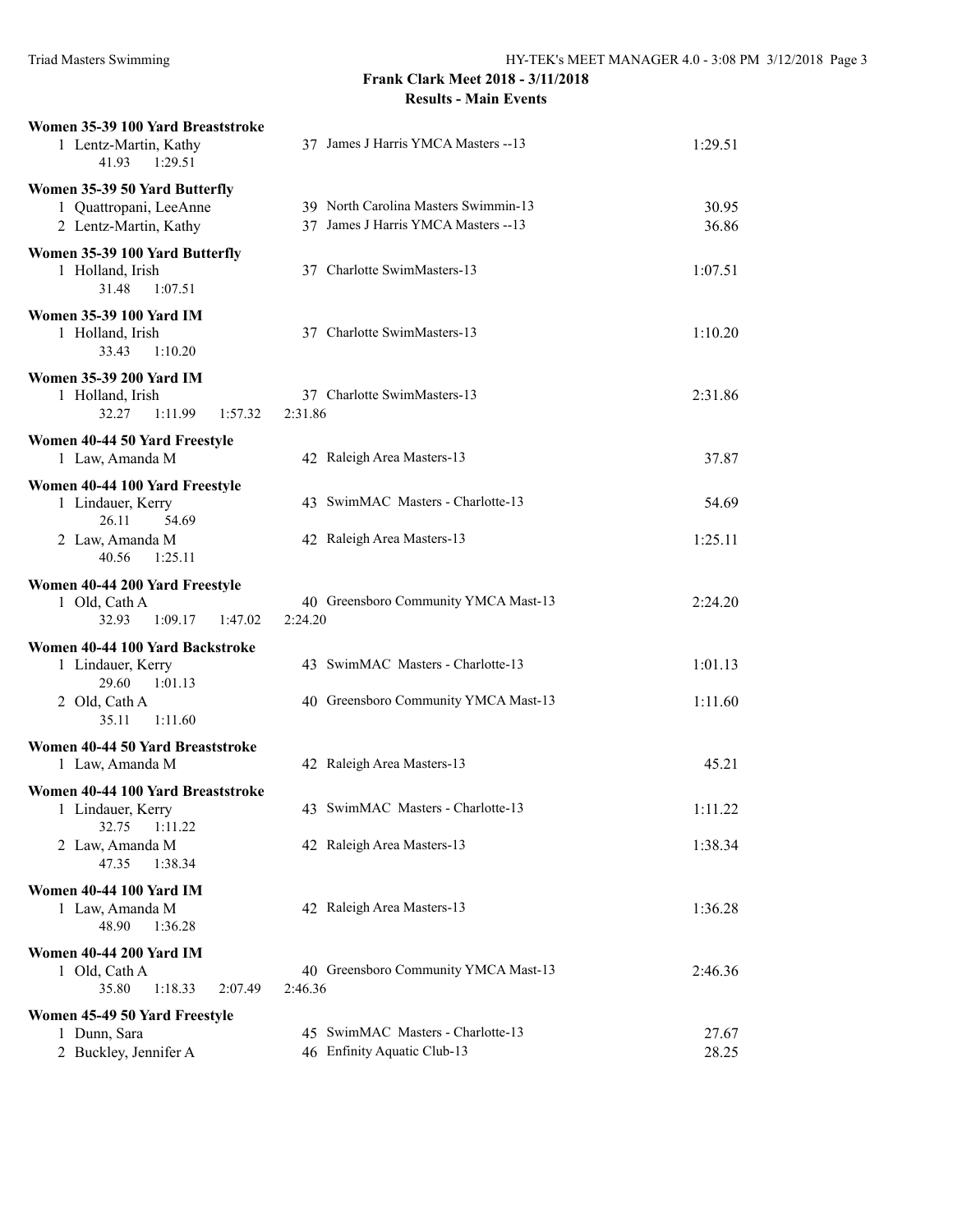| (Women 45-49 50 Yard Freestyle)                          |                                                                   |                |
|----------------------------------------------------------|-------------------------------------------------------------------|----------------|
| 3 Gratsou-Zodl, Violetta                                 | 47 YMCA Of the Triangle Area-13                                   | 36.73          |
| 4 Buie, Heather                                          | 49 North Carolina Masters Swimmin-13                              | 55.32          |
| Women 45-49 100 Yard Freestyle                           |                                                                   |                |
| 1 Dunn, Sara                                             | 45 SwimMAC Masters - Charlotte-13                                 | 1:02.58        |
| 29.91<br>1:02.58                                         |                                                                   |                |
| 2 Gratsou-Zodl, Violetta<br>42.36<br>1:26.78             | 47 YMCA Of the Triangle Area-13                                   | 1:26.78        |
| Women 45-49 200 Yard Freestyle                           |                                                                   |                |
| 1 Dunn, Sara                                             | 45 SwimMAC Masters - Charlotte-13                                 | 2:16.38        |
| 31.37<br>1:05.47<br>1:41.01                              | 2:16.38                                                           |                |
| Women 45-49 50 Yard Backstroke                           |                                                                   |                |
| 1 Dempsey, Michelle                                      | 48 SwimMAC Masters - Charlotte-13                                 | 40.26          |
|                                                          |                                                                   |                |
| Women 45-49 100 Yard Backstroke<br>1 Buckley, Jennifer A | 46 Enfinity Aquatic Club-13                                       | 1:12.44        |
| 34.13<br>1:12.44                                         |                                                                   |                |
|                                                          |                                                                   |                |
| Women 45-49 50 Yard Breaststroke                         |                                                                   |                |
| 1 Dunn, Sara                                             | 45 SwimMAC Masters - Charlotte-13                                 | 33.35          |
| 2 Cleven, Detra R                                        | 49 Kingsport Aquatic Center-15<br>47 YMCA Of the Triangle Area-13 | 36.22<br>46.55 |
| 3 Gratsou-Zodl, Violetta<br>4 Buie, Heather              | 49 North Carolina Masters Swimmin-13                              | 1:00.01        |
|                                                          |                                                                   |                |
| Women 45-49 100 Yard Breaststroke                        |                                                                   |                |
| 1 Cleven, Detra R                                        | 49 Kingsport Aquatic Center-15                                    | 1:19.61        |
| 37.23<br>1:19.61                                         |                                                                   |                |
| 2 Gratsou-Zodl, Violetta<br>48.21<br>1:40.98             | 47 YMCA Of the Triangle Area-13                                   | 1:40.98        |
|                                                          |                                                                   |                |
| Women 45-49 50 Yard Butterfly                            |                                                                   |                |
| 1 Cleven, Detra R                                        | 49 Kingsport Aquatic Center-15                                    | 30.25          |
| <b>Women 45-49 100 Yard IM</b>                           |                                                                   |                |
| 1 Dunn, Sara                                             | 45 SwimMAC Masters - Charlotte-13                                 | 1:08.39        |
| 33.57<br>1:08.39                                         |                                                                   |                |
| 2 Dempsey, Michelle                                      | 48 SwimMAC Masters - Charlotte-13                                 | 1:29.60        |
| 43.39<br>1:29.60                                         |                                                                   |                |
| 3 Gratsou-Zodl, Violetta<br>49.49 1:39.24                | 47 YMCA Of the Triangle Area-13                                   | 1:39.24        |
|                                                          |                                                                   |                |
| <b>Women 45-49 200 Yard IM</b>                           |                                                                   |                |
| 1 Cleven, Detra R<br>33.19<br>1:12.56                    | 49 Kingsport Aquatic Center-15                                    | 2:31.88        |
| 1:56.85                                                  | 2:31.88                                                           |                |
| Women 50-54 50 Yard Freestyle                            |                                                                   |                |
| 1 Dore, Mary G                                           | 54 SwimMAC Masters - Charlotte-13                                 | 28.09          |
| 2 McLuskie, Brenda M                                     | SwimMAC Masters - Charlotte-13<br>51.                             | 29.67          |
| 3 Fraher, Erin P                                         | 51 Uc13-13                                                        | 31.50          |
| 4 Goodman, Sharon B                                      | 51 Tac Titans-13<br>52 Greensboro Community YMCA Mast-13          | 35.92<br>37.66 |
| 5 MacFadyen, Marney                                      |                                                                   |                |
| Women 50-54 100 Yard Freestyle                           |                                                                   |                |
| 1 Dore, Mary G                                           | 54 SwimMAC Masters - Charlotte-13                                 | 1:00.34        |
| 28.89<br>1:00.34                                         |                                                                   |                |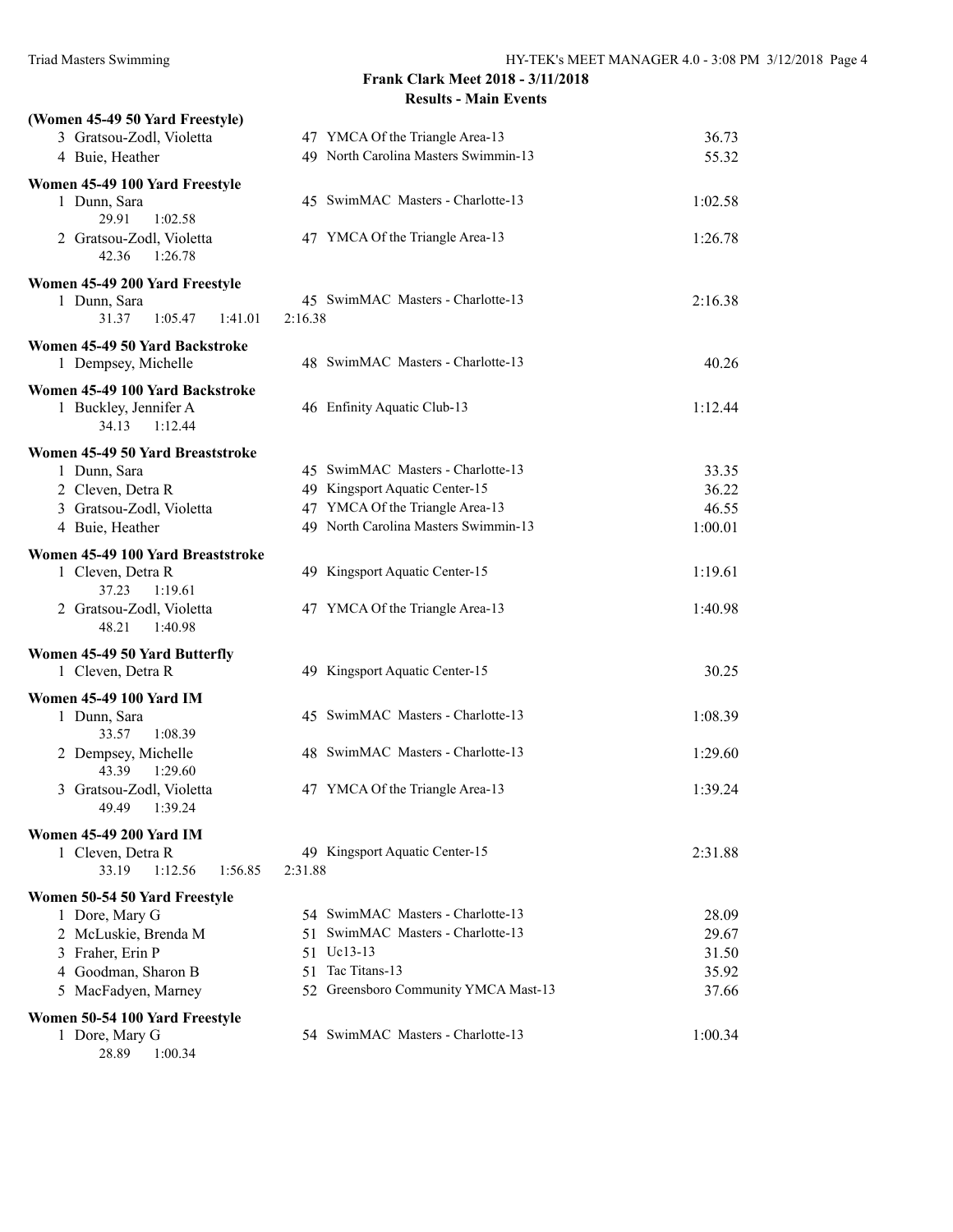| (Women 50-54 100 Yard Freestyle)                   |                                                 |         |
|----------------------------------------------------|-------------------------------------------------|---------|
| 2 McLuskie, Brenda M<br>31.51<br>1:06.66           | 51 SwimMAC Masters - Charlotte-13               | 1:06.66 |
| 3 Quillen, Diane E<br>33.13<br>1:08.55             | 54 Enfinity Aquatic Club-13                     | 1:08.55 |
| 4 Goodman, Sharon B<br>37.60<br>1:18.67            | 51 Tac Titans-13                                | 1:18.67 |
| 5 MacFadyen, Marney<br>40.94<br>1:26.42            | 52 Greensboro Community YMCA Mast-13            | 1:26.42 |
| Women 50-54 200 Yard Freestyle                     |                                                 |         |
| 1 Dore, Mary G                                     | 54 SwimMAC Masters - Charlotte-13               | 2:09.98 |
| 30.32<br>1:03.22<br>1:36.83                        | 2:09.98                                         |         |
| 2 Salazar, Lynn                                    | 51 North Carolina Masters Swimmin-13            | 2:12.31 |
| 30.85<br>1:03.95<br>1:38.26                        | 2:12.31                                         |         |
| 3 Welch, Melissa                                   | 51 James J Harris YMCA Masters -- 13            | 2:33.00 |
| 33.82<br>1:11.64<br>1:52.69                        | 2:33.00                                         |         |
| 4 Dicker, Elizabeth                                | 52 Hillsborough Aquatic Club Mast-13            | 2:39.45 |
| 37.98<br>1:18.65<br>1:59.57                        | 2:39.45                                         |         |
| 5 Goodman, Sharon B                                | 51 Tac Titans-13                                | 2:47.08 |
| 39.90<br>1:22.69<br>2:05.83                        | 2:47.08                                         |         |
| 6 MacFadyen, Marney<br>1:28.80<br>41.23<br>2:19.24 | 52 Greensboro Community YMCA Mast-13<br>3:08.45 | 3:08.45 |
|                                                    |                                                 |         |
| Women 50-54 50 Yard Backstroke                     |                                                 |         |
| 1 McLuskie, Brenda M                               | 51 SwimMAC Masters - Charlotte-13               | 34.32   |
| 2 Welch, Melissa                                   | 51 James J Harris YMCA Masters -- 13            | 37.38   |
| 3 MacFadyen, Marney                                | 52 Greensboro Community YMCA Mast-13            | 49.72   |
| Women 50-54 100 Yard Backstroke                    |                                                 |         |
| 1 McLuskie, Brenda M<br>35.47<br>1:12.68           | 51 SwimMAC Masters - Charlotte-13               | 1:12.68 |
| Women 50-54 50 Yard Breaststroke                   |                                                 |         |
| 1 Fraher, Erin P                                   | 51 Uc13-13                                      | 38.83   |
|                                                    |                                                 |         |
| Women 50-54 100 Yard Breaststroke                  | 51 Uc13-13                                      | 1:25.68 |
| 1 Fraher, Erin P<br>41.75<br>1:25.68               |                                                 |         |
|                                                    |                                                 |         |
| Women 50-54 50 Yard Butterfly                      |                                                 |         |
| 1 McLuskie, Brenda M                               | 51 SwimMAC Masters - Charlotte-13               | 33.68   |
| 2 Quillen, Diane E                                 | 54 Enfinity Aquatic Club-13                     | 33.74   |
| 3 Welch, Melissa                                   | 51 James J Harris YMCA Masters -- 13            | 37.70   |
| Women 50-54 100 Yard Butterfly                     |                                                 |         |
| 1 Dicker, Elizabeth                                | 52 Hillsborough Aquatic Club Mast-13            | 1:29.14 |
| 41.53<br>1:29.14                                   |                                                 |         |
| <b>Women 50-54 100 Yard IM</b>                     |                                                 |         |
| 1 Dore, Mary G                                     | 54 SwimMAC Masters - Charlotte-13               | 1:15.47 |
| 35.54<br>1:15.47                                   |                                                 |         |
| 2 Welch, Melissa                                   | 51 James J Harris YMCA Masters --13             | 1:22.82 |
| 38.81<br>1:22.82                                   |                                                 |         |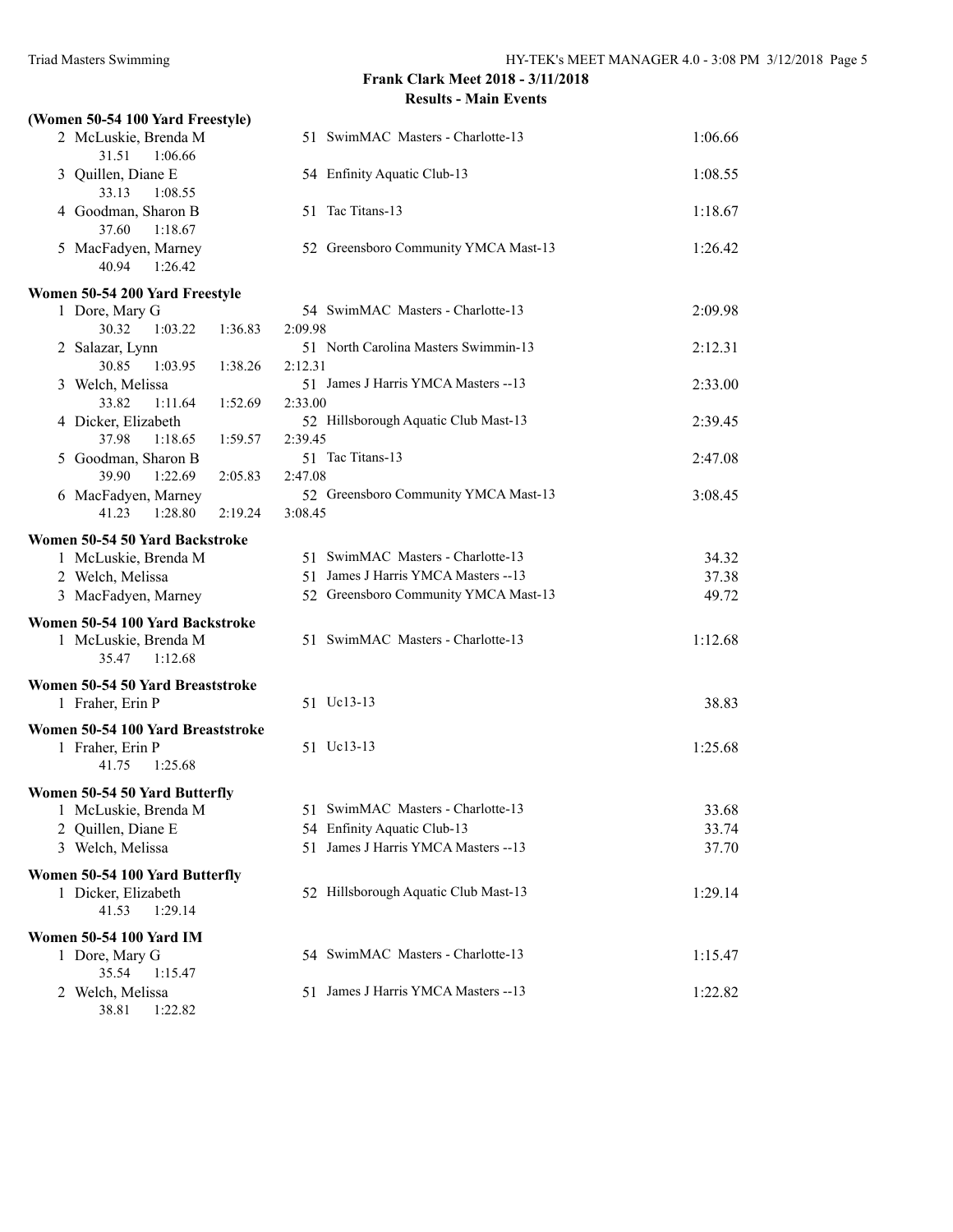| <b>Women 50-54 200 Yard IM</b><br>1 Quillen, Diane E<br>37.11<br>1:26.26<br>2:18.48 | 54 Enfinity Aquatic Club-13<br>2:59.49 | 2:59.49 |
|-------------------------------------------------------------------------------------|----------------------------------------|---------|
| Women 55-59 50 Yard Freestyle                                                       |                                        |         |
| 1 Kellinger, Jenny M                                                                | 55 Virginia Masters Swim Team-12       | 28.94   |
| 2 Campagna, Janice M                                                                | 57 Enfinity Aquatic Club-13            | 29.32   |
| Women 55-59 100 Yard Freestyle                                                      |                                        |         |
| 1 Campagna, Janice M<br>31.02<br>1:05.31                                            | 57 Enfinity Aquatic Club-13            | 1:05.31 |
| 2 Whelchel, Nancy L<br>1:06.39<br>32.67                                             | 57 Raleigh Area Masters-13             | 1:06.39 |
| Women 55-59 200 Yard Freestyle                                                      |                                        |         |
| 1 Campagna, Janice M                                                                | 57 Enfinity Aquatic Club-13            | 2:25.25 |
| 32.36<br>1:08.41<br>1:46.79                                                         | 2:25.25                                |         |
| 2 Maroclo, Christine A                                                              | 55 Uc13-13                             | 2:48.52 |
| 38.55<br>1:21.28<br>2:05.71                                                         | 2:48.52                                |         |
| Women 55-59 50 Yard Backstroke                                                      |                                        |         |
| 1 Kellinger, Jenny M                                                                | 55 Virginia Masters Swim Team-12       | 35.82   |
| Women 55-59 50 Yard Breaststroke                                                    |                                        |         |
| 1 Campagna, Janice M                                                                | 57 Enfinity Aquatic Club-13            | 38.37   |
| 2 Kellinger, Jenny M                                                                | 55 Virginia Masters Swim Team-12       | 41.36   |
| Women 55-59 50 Yard Butterfly                                                       |                                        |         |
| 1 Maroclo, Christine A                                                              | 55 Uc13-13                             | 42.41   |
| <b>Women 55-59 100 Yard IM</b>                                                      |                                        |         |
| 1 Campagna, Janice M                                                                | 57 Enfinity Aquatic Club-13            | 1:15.54 |
| 36.84<br>1:15.54                                                                    |                                        |         |
| 2 Whelchel, Nancy L<br>35.98<br>1:16.04                                             | 57 Raleigh Area Masters-13             | 1:16.04 |
| 3 Kellinger, Jenny M<br>34.78<br>1:16.45                                            | 55 Virginia Masters Swim Team-12       | 1:16.45 |
| 4 Maroclo, Christine A                                                              | 55 Uc13-13                             | 1:32.15 |
| 42.50<br>1:32.15                                                                    |                                        |         |
| <b>Women 55-59 200 Yard IM</b>                                                      |                                        |         |
| 1 Whelchel, Nancy L                                                                 | 57 Raleigh Area Masters-13             | 2:42.71 |
| 36.22 1:17.11                                                                       | 2:05.04 2:42.71                        |         |
| 2 Maroclo, Christine A                                                              | 55 Ue13-13                             | 3:14.75 |
| 44.79<br>1:33.19<br>2:29.83                                                         | 3:14.75                                |         |
| Women 60-64 100 Yard Freestyle                                                      |                                        |         |
| 1 Sperry, Jenny<br>44.86<br>1:42.96                                                 | 60 North Carolina Masters Swimmin-13   | 1:42.96 |
| Women 60-64 200 Yard Freestyle                                                      |                                        |         |
| 1 Sperry, Jenny                                                                     | 60 North Carolina Masters Swimmin-13   | 3:51.64 |
| 45.96<br>1:44.28<br>2:48.41                                                         | 3:51.64                                |         |
| Women 60-64 100 Yard Backstroke                                                     |                                        |         |
| 1 Sperry, Jenny<br>54.19  1:55.81                                                   | 60 North Carolina Masters Swimmin-13   | 1:55.81 |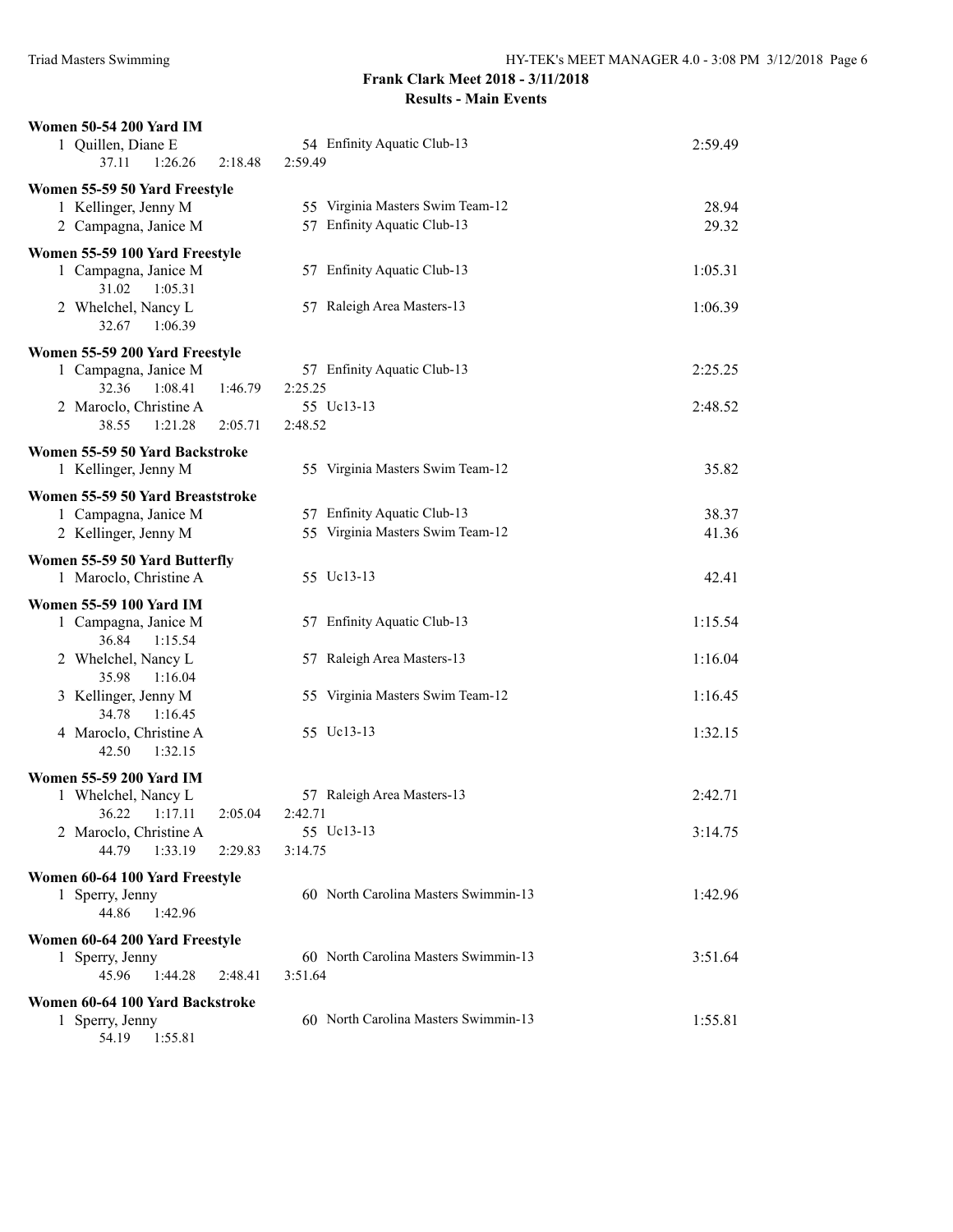| Women 60-64 50 Yard Breaststroke<br>1 Alton, Dale M                                          | 60 North Carolina Masters Swimmin-13                                                 | 40.33                   |
|----------------------------------------------------------------------------------------------|--------------------------------------------------------------------------------------|-------------------------|
| Women 60-64 100 Yard Breaststroke<br>1 Alton, Dale M<br>40.93<br>1:27.18                     | 60 North Carolina Masters Swimmin-13                                                 | 1:27.18                 |
| Women 60-64 100 Yard IM<br>1 Alton, Dale M<br>41.11<br>1:23.88                               | 60 North Carolina Masters Swimmin-13                                                 | 1:23.88                 |
| Women 60-64 200 Yard IM<br>1 Sperry, Jenny<br>58.26<br>3:17.41                               | 60 North Carolina Masters Swimmin-13<br>4:15.52                                      | 4:15.52                 |
| Women 65-69 50 Yard Backstroke<br>1 Vickers, Valerie G                                       | 69 Unattached                                                                        | 49.77                   |
| Women 65-69 100 Yard Backstroke<br>1 Vickers, Valerie G<br>52.65<br>1:48.81                  | 69 Unattached                                                                        | 1:48.81                 |
| Women 65-69 50 Yard Breaststroke<br>1 Vickers, Valerie G                                     | 69 Unattached                                                                        | 59.63                   |
| Women 70-74 50 Yard Freestyle<br>1 Brooks, SAMM                                              | 74 North Carolina Aquatic Club Ma-13                                                 | 1:04.84                 |
| Women 70-74 50 Yard Backstroke<br>1 Brooks, SAMM                                             | 74 North Carolina Aquatic Club Ma-13                                                 | 1:16.55                 |
| Women 70-74 100 Yard Backstroke<br>1 Brooks, SAMM<br>1:22.50<br>2:42.83                      | 74 North Carolina Aquatic Club Ma-13                                                 | 2:42.83                 |
| <b>Women 70-74 100 Yard IM</b><br>1 Brooks, SAMM<br>1:21.99<br>2:43.81                       | 74 North Carolina Aquatic Club Ma-13                                                 | 2:43.81                 |
| Men 18-24 50 Yard Freestyle<br>1 Burns, Jake E                                               | 24 Triad Masters Swimming Greens-13                                                  | 22.42                   |
| Men 18-24 100 Yard Freestyle<br>1 Burns, Jake E<br>24.67<br>50.66                            | 24 Triad Masters Swimming Greens-13                                                  | 50.66                   |
| Men 18-24 50 Yard Breaststroke<br>1 Burns, Jake E                                            | 24 Triad Masters Swimming Greens-13                                                  | 34.95                   |
| Men 18-24 50 Yard Butterfly<br>1 Burns, Jake E                                               | 24 Triad Masters Swimming Greens-13                                                  | 25.64                   |
| <b>Men 18-24 100 Yard IM</b><br>1 Burns, Jake E<br>26.81<br>1:00.10                          | 24 Triad Masters Swimming Greens-13                                                  | 1:00.10                 |
| Men 25-29 50 Yard Freestyle<br>1 Sauter, Trace U<br>2 Frerichs, Drew I<br>3 Brendle, Logan A | 29 SwimMAC Masters - Charlotte-13<br>28 Tac Titans-13<br>25 Granite Falls Masters-13 | 23.31<br>24.05<br>24.38 |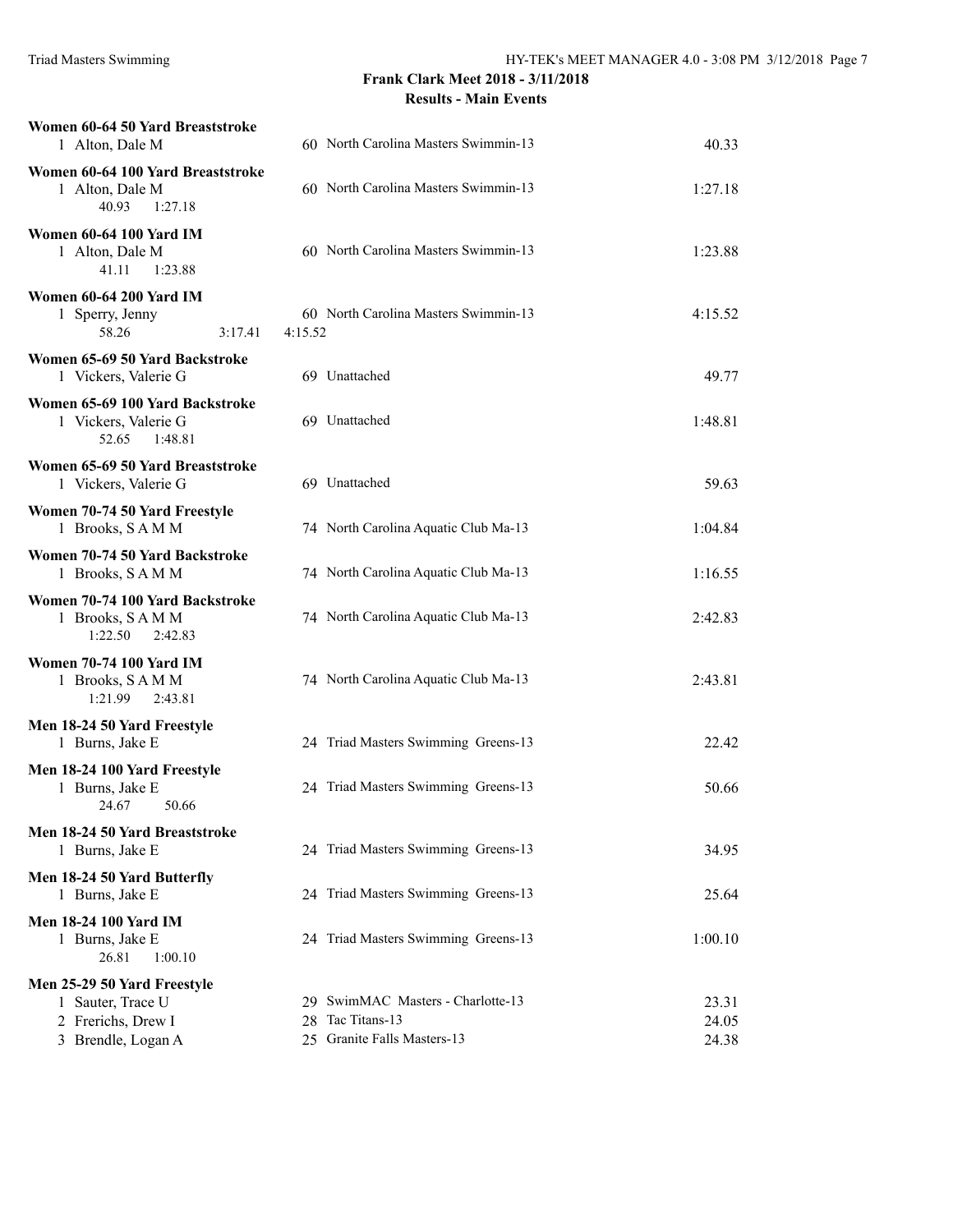# **(Men 25-29 50 Yard Freestyle)** 4 Bubalo, Jacob 25 Kingsport Aquatic Center-15 25.82 5 Hopland, Justin S 25 Kingsport Aquatic Center-15 28.06 6 Thomas, Chandler P 28 SwimMAC Masters - Charlotte-13 28.32 7 Hardin, Channing M 26 Kingsport Aquatic Center-15 29.00 **Men 25-29 100 Yard Freestyle** 1 Fox, Will M 25 Uc13-13 48.73 23.75 48.73 2 Thomas, Chandler P 28 SwimMAC Masters - Charlotte-13 50.83 24.28 50.83 3 Frerichs, Drew I 28 Tac Titans-13 52.78 25.44 52.78 4 Brendle, Logan A 25 Granite Falls Masters-13 54.86 26.61 54.86 **Men 25-29 200 Yard Freestyle** 1 Fox, Will M 25 Uc13-13 1:49.28 24.37 51.65 1:20.43 1:49.28 2 Sauter, Trace U 29 SwimMAC Masters - Charlotte-13 1:56.69 28.22 57.95 1:27.71 1:56.69 3 Lindholm, Kyle 25 Raleigh Area Masters-13 1:58.30 27.36 57.23 1:27.79 1:58.30 **Men 25-29 50 Yard Backstroke** 1 Jones, Christian M 25 Uc13-13 24.18 2 Sauter, Trace U 29 SwimMAC Masters - Charlotte-13 26.39 **Men 25-29 100 Yard Backstroke** 1 Fox, Will M 25 Uc13-13 56.24 27.08 56.24 **Men 25-29 50 Yard Breaststroke** 1 Thomas, Chandler P 28 SwimMAC Masters - Charlotte-13 27.82 2 Lindholm, Kyle 25 Raleigh Area Masters-13 29.51 3 Sites, Tyler P 26 Palmetto Masters-55 32.08 4 Bubalo, Jacob 25 Kingsport Aquatic Center-15 33.21 5 Hopland, Justin S 25 Kingsport Aquatic Center-15 35.25 6 Hardin, Channing M 26 Kingsport Aquatic Center-15 36.99 **Men 25-29 100 Yard Breaststroke** 1 Frerichs, Drew I 28 Tac Titans-13 1:01.16 28.66 1:01.16 2 Thomas, Chandler P 28 SwimMAC Masters - Charlotte-13 1:01.24 28.79 1:01.24 3 Lindholm, Kyle 25 Raleigh Area Masters-13 1:04.90 29.74 1:04.90 4 Sites, Tyler P 26 Palmetto Masters-55 1:08.81 32.35 1:08.81 5 Bubalo, Jacob 25 Kingsport Aquatic Center-15 1:13.34 35.38 1:13.34 6 Hopland, Justin S 25 Kingsport Aquatic Center-15 1:17.25 35.36 1:17.25 7 Hardin, Channing M 26 Kingsport Aquatic Center-15 1:28.53 41.21 1:28.53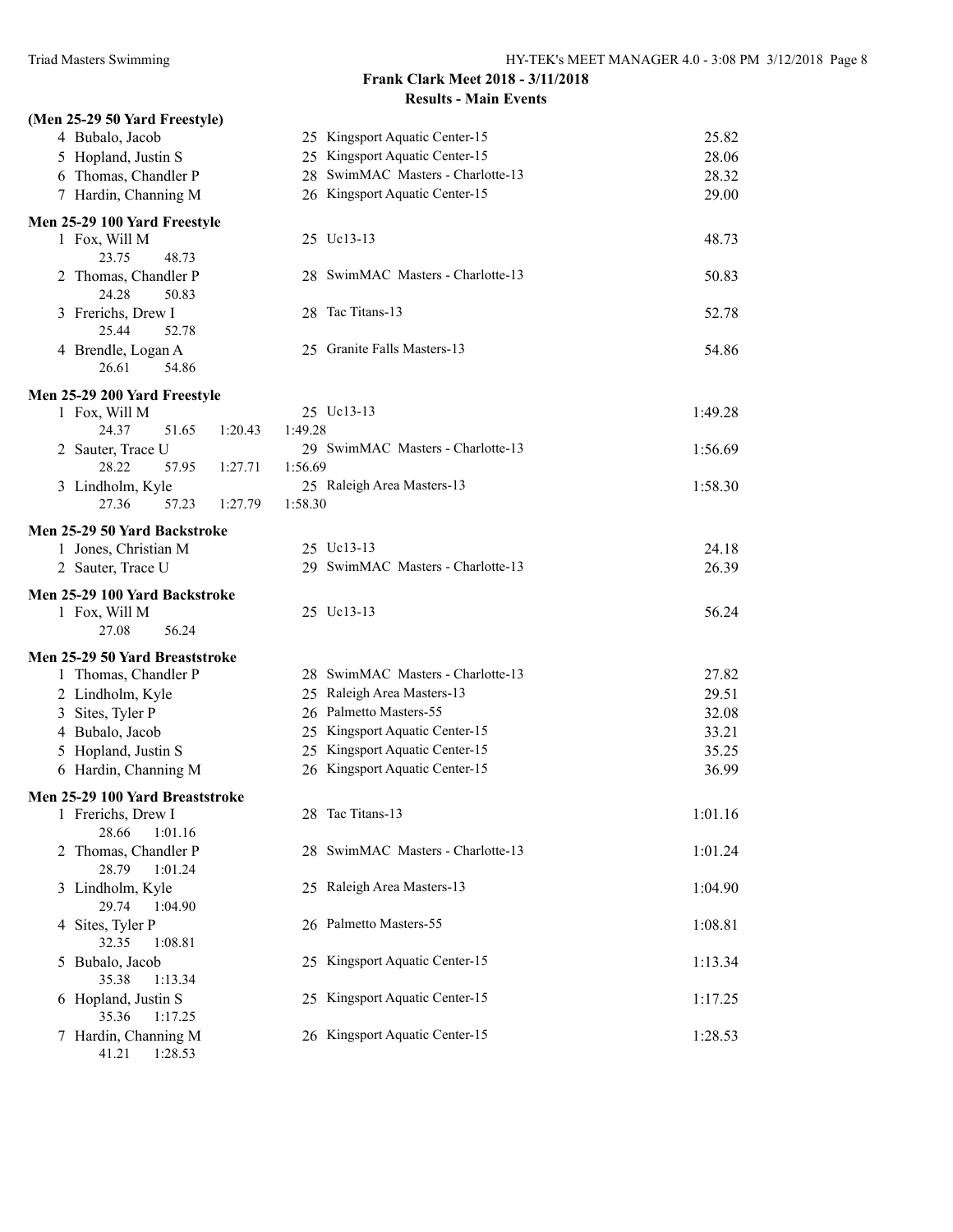| Men 25-29 50 Yard Butterfly<br>1 Sauter, Trace U                                    | 29 SwimMAC Masters - Charlotte-13                                   | 24.84          |
|-------------------------------------------------------------------------------------|---------------------------------------------------------------------|----------------|
| Men 25-29 100 Yard Butterfly<br>1 Fox, Will M                                       | 25 Uc13-13                                                          | 51.80          |
| 23.95<br>51.80<br>2 Sites, Tyler P<br>27.94<br>1:01.47                              | 26 Palmetto Masters-55                                              | 1:01.47        |
| <b>Men 25-29 100 Yard IM</b>                                                        |                                                                     |                |
| 1 Thomas, Chandler P<br>26.22<br>56.19                                              | 28 SwimMAC Masters - Charlotte-13                                   | 56.19          |
| 2 Sites, Tyler P<br>29.83<br>1:03.51                                                | 26 Palmetto Masters-55                                              | 1:03.51        |
| 3 Bubalo, Jacob<br>31.64<br>1:05.98                                                 | 25 Kingsport Aquatic Center-15                                      | 1:05.98        |
| 4 Hopland, Justin S<br>35.98<br>1:12.39                                             | 25 Kingsport Aquatic Center-15                                      | 1:12.39        |
| --- Hardin, Channing M<br>38.48<br>DQ                                               | 26 Kingsport Aquatic Center-15                                      | DQ             |
| <b>Men 25-29 200 Yard IM</b>                                                        |                                                                     |                |
| 1 Jones, Kevin J<br>28.07<br>1:02.44<br>1:43.45                                     | 28 Uc13-13<br>2:16.18                                               | 2:16.18        |
| Men 30-34 50 Yard Freestyle                                                         |                                                                     |                |
| 1 Brantley, Heath B<br>2 Price, Adam W                                              | 31 Granite Falls Masters-13<br>32 Tyde Endurance and Aquatics Ma-13 | 25.63<br>30.45 |
| Men 30-34 100 Yard Freestyle                                                        |                                                                     |                |
| 1 Brantley, Heath B<br>28.07<br>57.39                                               | 31 Granite Falls Masters-13                                         | 57.39          |
| 2 Price, Adam W<br>35.11<br>1:14.41                                                 | 32 Tyde Endurance and Aquatics Ma-13                                | 1:14.41        |
| Men 30-34 200 Yard Freestyle                                                        | 31 Granite Falls Masters-13                                         | 2:08.60        |
| 1 Brantley, Heath B<br>29.41<br>1:01.24<br>1:34.41                                  | 2:08.60                                                             |                |
| Men 30-34 50 Yard Backstroke                                                        |                                                                     |                |
| 1 Brantley, Heath B<br>2 Price, Adam W                                              | 31 Granite Falls Masters-13<br>32 Tyde Endurance and Aquatics Ma-13 | 29.39<br>46.71 |
| Men 30-34 100 Yard Breaststroke                                                     |                                                                     |                |
| 1 Dellanoce, Michael<br>31.25<br>1:05.51                                            | 33 Raleigh Area Masters-13                                          | 1:05.51        |
| Men 30-34 50 Yard Butterfly<br>1 Brantley, Heath B                                  | 31 Granite Falls Masters-13                                         | 28.69          |
| <b>Men 30-34 200 Yard IM</b><br>1 Dellanoce, Michael<br>28.68<br>1:01.17<br>1:38.37 | 33 Raleigh Area Masters-13<br>2:08.08                               | 2:08.08        |
| Men 35-39 50 Yard Freestyle                                                         |                                                                     |                |
| 1 Foley, Jason M<br>2 Puetzer, Andy P                                               | 39 Charlotte SwimMasters-13<br>39 Granite Falls Masters-13          | 27.21<br>28.01 |
|                                                                                     |                                                                     |                |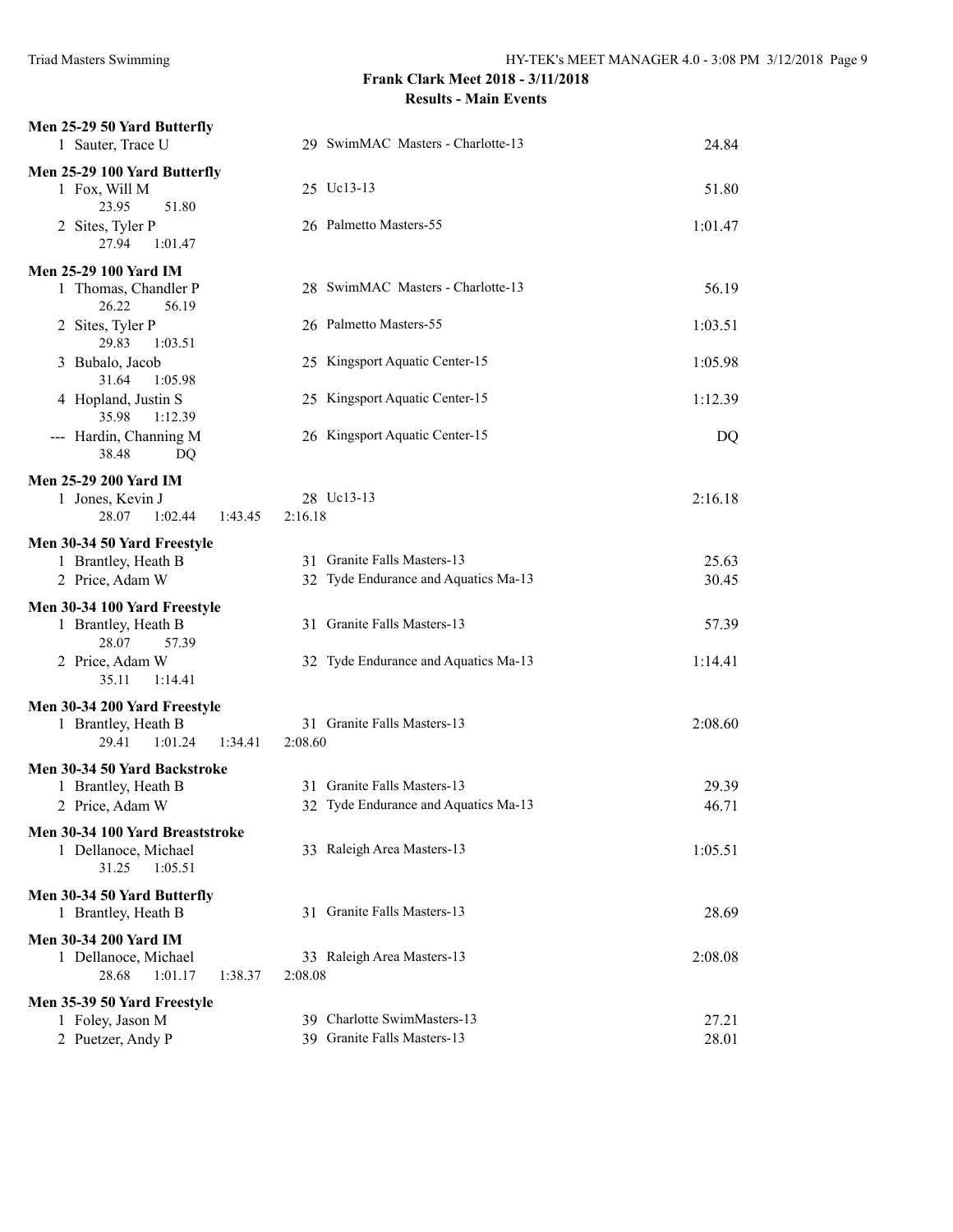| Men 35-39 100 Yard Freestyle                  |                                      |         |
|-----------------------------------------------|--------------------------------------|---------|
| 1 Dallamura, Scott J<br>25.17<br>51.75        | 39 Tac Titans-13                     | 51.75   |
| 2 Campos, Ozzy<br>27.54<br>57.43              | 35 Uc12-12                           | 57.43   |
| 3 Puetzer, Andy P                             | 39 Granite Falls Masters-13          | 1:01.90 |
| Men 35-39 200 Yard Freestyle                  |                                      |         |
| 1 Campos, Ozzy                                | 35 Uc12-12                           | 2:11.66 |
| 30.16<br>1:03.22<br>1:37.41                   | 2:11.66                              |         |
| Men 35-39 50 Yard Backstroke                  |                                      |         |
| 1 Nguyen, Sonny                               | 38 North Carolina Masters Swimmin-13 | 34.29   |
| 2 Puetzer, Andy P                             | 39 Granite Falls Masters-13          | 35.57   |
| Men 35-39 50 Yard Breaststroke                |                                      |         |
| 1 Nguyen, Sonny                               | 38 North Carolina Masters Swimmin-13 | 33.16   |
| 2 Foley, Jason M                              | 39 Charlotte SwimMasters-13          | 35.28   |
| Men 35-39 100 Yard Breaststroke               |                                      |         |
| 1 Nguyen, Sonny                               | 38 North Carolina Masters Swimmin-13 | 1:13.50 |
| 35.31<br>1:13.50                              |                                      |         |
| Men 35-39 50 Yard Butterfly                   |                                      |         |
| 1 Dallamura, Scott J                          | 39 Tac Titans-13                     | 24.64   |
| 2 Puetzer, Andy P                             | 39 Granite Falls Masters-13          | 30.63   |
| 3 Nguyen, Sonny                               | 38 North Carolina Masters Swimmin-13 | 31.19   |
| 4 Foley, Jason M                              | 39 Charlotte SwimMasters-13          | 33.65   |
| Men 35-39 100 Yard Butterfly                  |                                      |         |
| 1 Dallamura, Scott J                          | 39 Tac Titans-13                     | 54.90   |
| 25.72<br>54.90                                |                                      |         |
| <b>Men 35-39 200 Yard IM</b>                  |                                      |         |
| 1 Campos, Ozzy<br>30.87<br>1:07.67<br>1:53.62 | 35 Uc12-12<br>2:27.91                | 2:27.91 |
|                                               |                                      |         |
| Men 40-44 50 Yard Freestyle                   | 40 Charlotte SwimMasters-13          |         |
| 1 Rupprecht, Alex D                           |                                      | 40.78   |
| Men 40-44 200 Yard Freestyle                  |                                      |         |
| 1 Griffin, Jay                                | 42 Raleigh Area Masters-13           | 1:50.70 |
| 26.59<br>55.05<br>1:23.29                     | 1:50.70                              |         |
| Men 40-44 50 Yard Backstroke                  |                                      |         |
| 1 Rupprecht, Alex D                           | 40 Charlotte SwimMasters-13          | 49.95   |
| Men 40-44 50 Yard Breaststroke                |                                      |         |
| 1 Rupprecht, Alex D                           | 40 Charlotte SwimMasters-13          | 54.85   |
| Men 40-44 50 Yard Butterfly                   |                                      |         |
| 1 Rupprecht, Alex D                           | 40 Charlotte SwimMasters-13          | 1:11.30 |
| <b>Men 40-44 100 Yard IM</b>                  |                                      |         |
| 1 Rupprecht, Alex D                           | 40 Charlotte SwimMasters-13          | 1:57.47 |
| 58.02<br>1:57.47                              |                                      |         |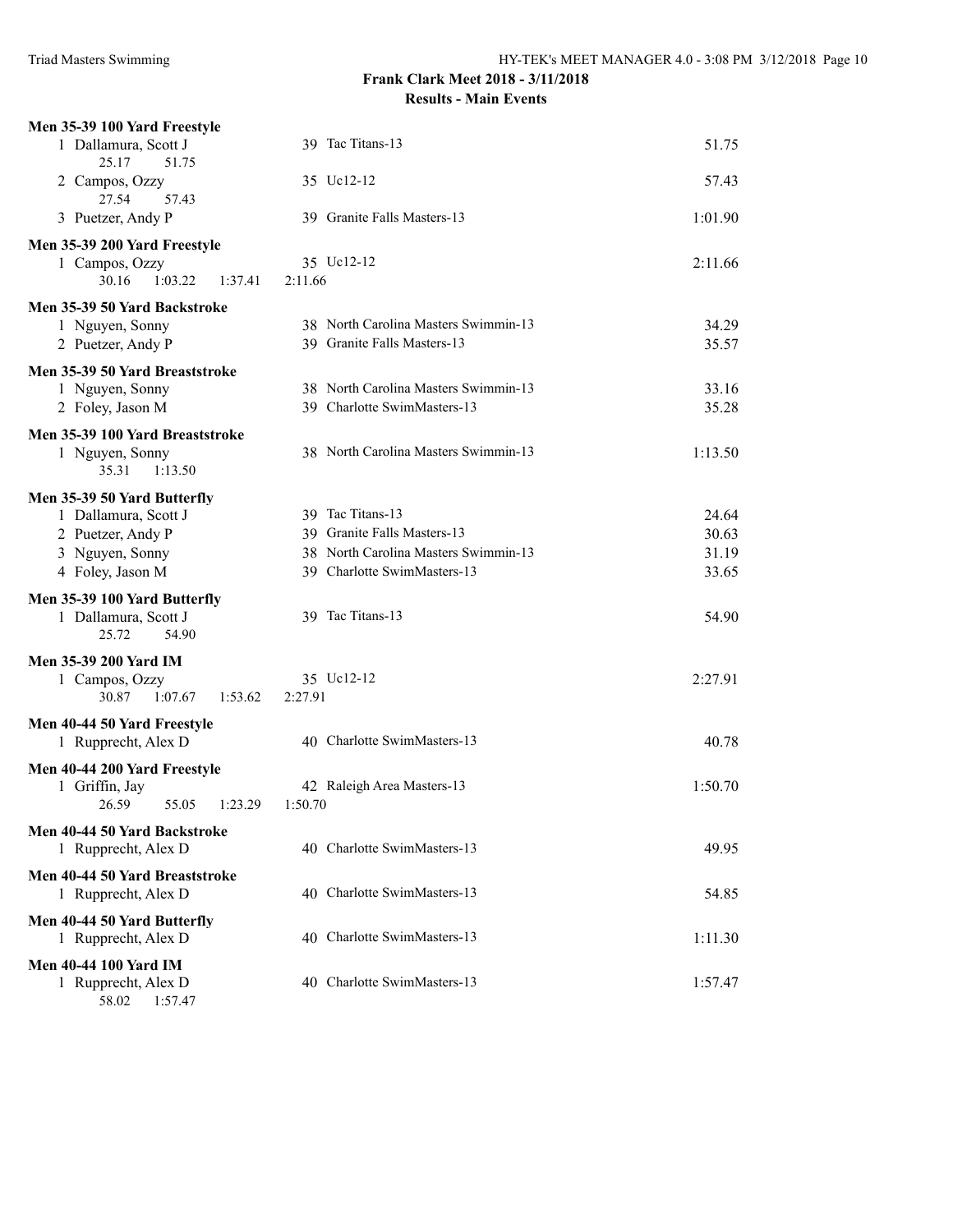| <b>Men 40-44 200 Yard IM</b><br>1 Griffin, Jay<br>27.42<br>59.65<br>1:35.11                                                                    | 42 Raleigh Area Masters-13<br>2:03.58                                                                                                     | 2:03.58                                   |
|------------------------------------------------------------------------------------------------------------------------------------------------|-------------------------------------------------------------------------------------------------------------------------------------------|-------------------------------------------|
| Men 45-49 50 Yard Freestyle<br>1 Robling, Steve W<br>2 Rubacky, Mark S                                                                         | 48 SwimMAC Masters - Charlotte-13<br>48 Raleigh Area Masters-13                                                                           | 26.24<br>26.99                            |
| Men 45-49 100 Yard Freestyle<br>1 Robling, Steve W<br>28.42<br>58.86                                                                           | 48 SwimMAC Masters - Charlotte-13                                                                                                         | 58.86                                     |
| 2 Kern, Paul E<br>32.71<br>1:08.51                                                                                                             | 49 Greensboro Community YMCA Mast-13                                                                                                      | 1:08.51                                   |
| Men 45-49 50 Yard Backstroke<br>1 Rubacky, Mark S                                                                                              | 48 Raleigh Area Masters-13                                                                                                                | 33.50                                     |
| Men 45-49 50 Yard Butterfly<br>1 Robling, Steve W<br>2 Rubacky, Mark S<br>3 Kern, Paul E                                                       | 48 SwimMAC Masters - Charlotte-13<br>48 Raleigh Area Masters-13<br>49 Greensboro Community YMCA Mast-13                                   | 28.79<br>31.33<br>32.24                   |
| Men 45-49 100 Yard Butterfly<br>1 Robling, Steve W<br>30.39<br>1:08.71                                                                         | 48 SwimMAC Masters - Charlotte-13                                                                                                         | 1:08.71                                   |
| 2 Kern, Paul E<br>35.89<br>1:19.86                                                                                                             | 49 Greensboro Community YMCA Mast-13                                                                                                      | 1:19.86                                   |
| Men 45-49 100 Yard IM<br>1 Rubacky, Mark S<br>32.68<br>1:08.69                                                                                 | 48 Raleigh Area Masters-13                                                                                                                | 1:08.69                                   |
| <b>Men 45-49 200 Yard IM</b><br>1 Kern, Paul E<br>35.65<br>1:18.83<br>2:09.00                                                                  | 49 Greensboro Community YMCA Mast-13<br>2:50.15                                                                                           | 2:50.15                                   |
| Men 50-54 50 Yard Freestyle<br>1 Peoples, G. Greg<br>2 Stewart, Henry D<br>3 Farmer, James M<br>4 Smyre, Jonathan T<br>5 McLaughlin, Richard M | 52 Greensboro Community YMCA Mast-13<br>54 Tac Titans-13<br>50 Virginia Masters Swim Team-12<br>50 Granite Falls Masters-13<br>50 Uc13-13 | 24.04<br>24.12<br>24.64<br>27.25<br>31.08 |
| Men 50-54 100 Yard Freestyle<br>1 Peoples, G. Greg<br>24.87<br>51.59                                                                           | 52 Greensboro Community YMCA Mast-13                                                                                                      | 51.59                                     |
| 2 Smith, Stratton<br>28.27<br>58.52                                                                                                            | 53 SwimMAC Masters - Charlotte-13                                                                                                         | 58.52                                     |
| 3 Smyre, Jonathan T<br>28.91<br>1:01.25                                                                                                        | 50 Granite Falls Masters-13                                                                                                               | 1:01.25                                   |
| 4 McLaughlin, Richard M<br>1:08.27<br>32.54                                                                                                    | 50 Uc13-13                                                                                                                                | 1:08.27                                   |
| Men 50-54 200 Yard Freestyle                                                                                                                   |                                                                                                                                           |                                           |
| 1 Peoples, G. Greg<br>27.84<br>58.74<br>1:29.81                                                                                                | 52 Greensboro Community YMCA Mast-13<br>2:00.47                                                                                           | 2:00.47                                   |
| 2 Smith, Stratton<br>29.86<br>1:02.19<br>1:35.46                                                                                               | 53 SwimMAC Masters - Charlotte-13<br>2:08.32                                                                                              | 2:08.32                                   |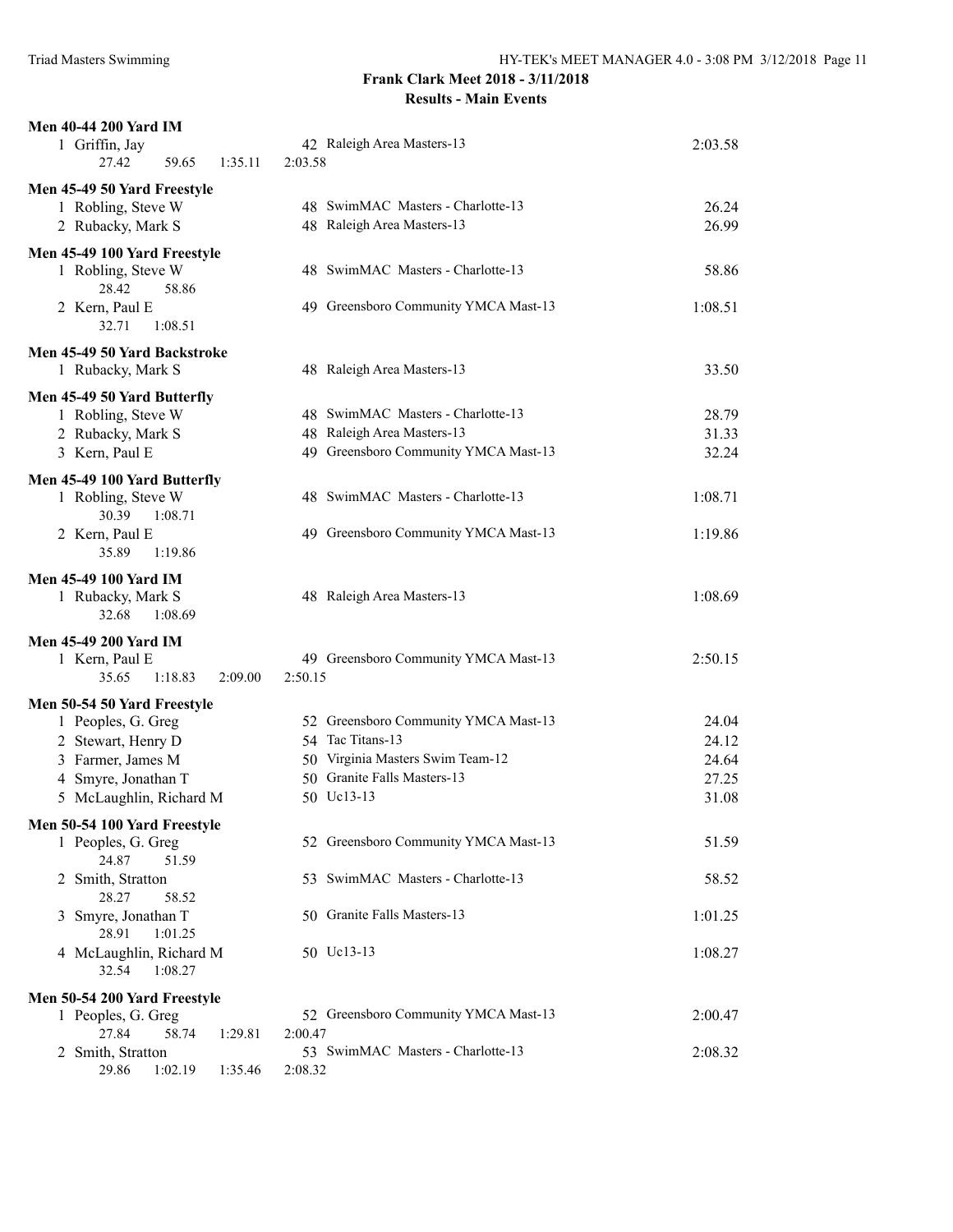| (Men 50-54 200 Yard Freestyle)<br>3 Farmer, James M<br>28.77<br>1:01.10<br>1:34.44                                                  | 50 Virginia Masters Swim Team-12<br>2:09.03                                                                                                              | 2:09.03                                   |
|-------------------------------------------------------------------------------------------------------------------------------------|----------------------------------------------------------------------------------------------------------------------------------------------------------|-------------------------------------------|
| Men 50-54 50 Yard Backstroke<br>1 Farmer, James M                                                                                   | 50 Virginia Masters Swim Team-12                                                                                                                         | 31.04                                     |
| Men 50-54 100 Yard Backstroke<br>1 Smith, Stratton<br>32.19<br>1:05.55                                                              | 53 SwimMAC Masters - Charlotte-13                                                                                                                        | 1:05.55                                   |
| Men 50-54 50 Yard Breaststroke<br>1 Farmer, James M                                                                                 | 50 Virginia Masters Swim Team-12                                                                                                                         | 34.76                                     |
| Men 50-54 50 Yard Butterfly<br>1 Stewart, Henry D<br>2 Farmer, James M                                                              | 54 Tac Titans-13<br>50 Virginia Masters Swim Team-12                                                                                                     | 25.86<br>28.02                            |
| Men 50-54 100 Yard Butterfly<br>1 Stewart, Henry D<br>26.63<br>57.98                                                                | 54 Tac Titans-13                                                                                                                                         | 57.98                                     |
| <b>Men 50-54 100 Yard IM</b><br>1 Peoples, G. Greg<br>1:02.26<br>29.33                                                              | 52 Greensboro Community YMCA Mast-13                                                                                                                     | 1:02.26                                   |
| 2 Smyre, Jonathan T<br>34.53<br>1:11.81                                                                                             | 50 Granite Falls Masters-13                                                                                                                              | 1:11.81                                   |
| <b>Men 50-54 200 Yard IM</b><br>1 Peoples, G. Greg<br>28.44<br>1:05.07<br>1:45.79<br>2 Smith, Stratton                              | 52 Greensboro Community YMCA Mast-13<br>2:17.50<br>53 SwimMAC Masters - Charlotte-13                                                                     | 2:17.50<br>2:24.28                        |
| 30.65<br>1:07.21<br>1:51.34                                                                                                         | 2:24.28                                                                                                                                                  |                                           |
| Men 55-59 50 Yard Freestyle<br>1 Procton, Bruce<br>2 Brekovsky, Tom<br>3 Williams, Ned S<br>4 Singley, David W<br>5 Carlson, Eric A | 56 Enfinity Aquatic Club-13<br>55 Mecklenburg Swim Association M-13<br>57 Charlotte SwimMasters-13<br>59 Uc13-13<br>57 Greensboro Community YMCA Mast-13 | 24.93<br>25.20<br>26.26<br>27.10<br>27.67 |
| Men 55-59 100 Yard Freestyle<br>1 Procton, Bruce                                                                                    | 56 Enfinity Aquatic Club-13                                                                                                                              | 55.65                                     |
| 26.80<br>55.65<br>2 Williams, Ned S<br>27.20<br>58.58                                                                               | 57 Charlotte SwimMasters-13                                                                                                                              | 58.58                                     |
| 3 Carlson, Eric A<br>30.58<br>1:03.36                                                                                               | 57 Greensboro Community YMCA Mast-13                                                                                                                     | 1:03.36                                   |
| 4 Adamonis, Jim                                                                                                                     | 55 Uc13-13                                                                                                                                               | 1:13.44                                   |
| Men 55-59 200 Yard Freestyle<br>1 Procton, Bruce<br>29.90<br>1:03.38<br>1:37.93                                                     | 56 Enfinity Aquatic Club-13<br>2:12.45                                                                                                                   | 2:12.45                                   |
| Men 55-59 50 Yard Backstroke<br>1 Williams, Ned S<br>2 Carlson, Eric A<br>3 Adamonis, Jim                                           | 57 Charlotte SwimMasters-13<br>57 Greensboro Community YMCA Mast-13<br>55 Uc13-13                                                                        | 31.64<br>34.44<br>36.59                   |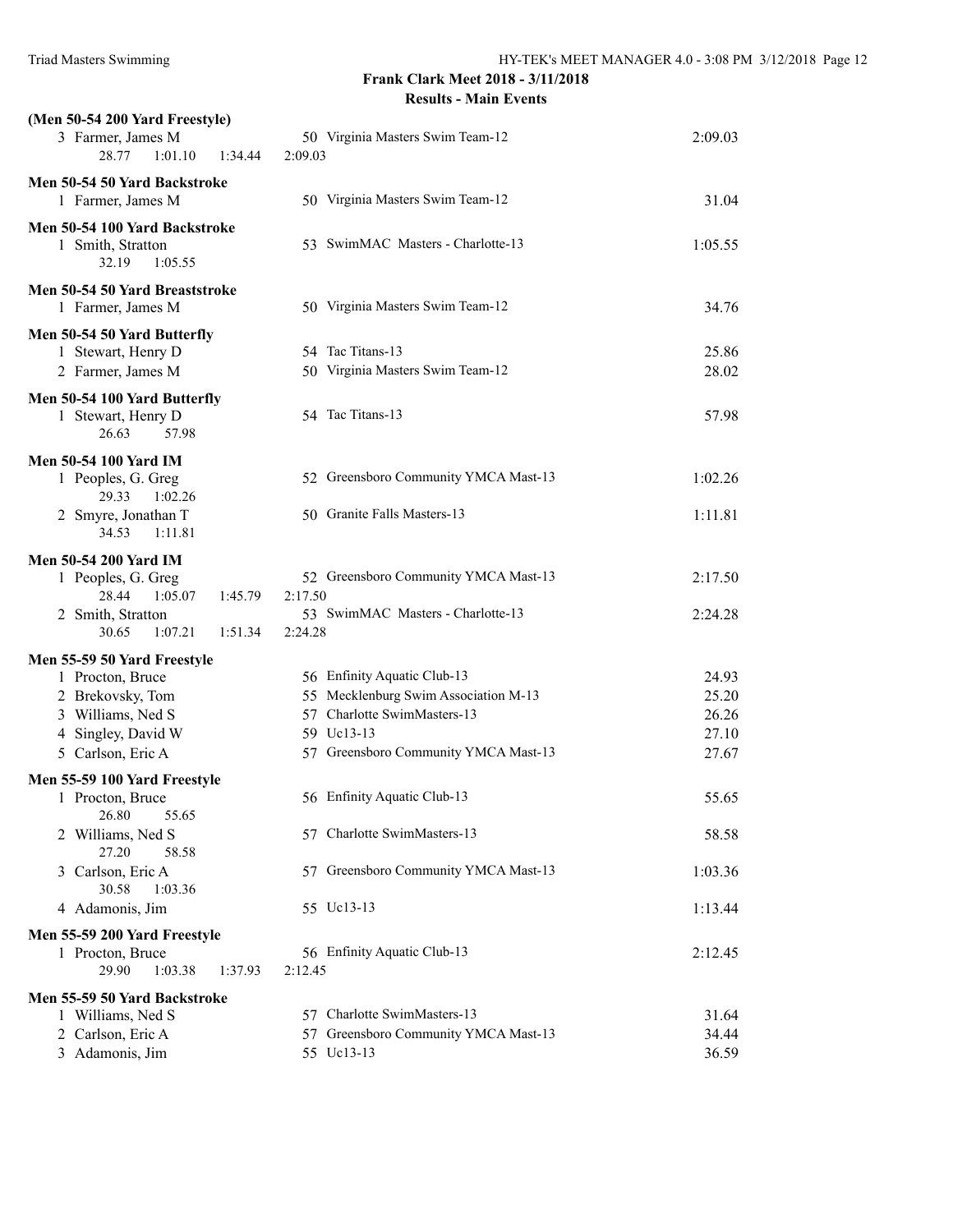| Men 55-59 100 Yard Backstroke                       |                                                                              |                |
|-----------------------------------------------------|------------------------------------------------------------------------------|----------------|
| 1 Mangrum, John                                     | 55 Unattached                                                                | 1:14.70        |
| 36.92<br>1:14.70                                    |                                                                              |                |
| 2 Adamonis, Jim<br>39.01<br>1:25.57                 | 55 Uc13-13                                                                   | 1:25.57        |
|                                                     |                                                                              |                |
| Men 55-59 50 Yard Breaststroke<br>1 Mangrum, John   | 55 Unattached                                                                | 38.11          |
|                                                     |                                                                              |                |
| Men 55-59 100 Yard Breaststroke<br>1 Brekovsky, Tom | 55 Mecklenburg Swim Association M-13                                         | 1:14.08        |
| 35.01<br>1:14.08                                    |                                                                              |                |
| 2 Mangrum, John                                     | 55 Unattached                                                                | 1:23.77        |
| 40.14<br>1:23.77                                    |                                                                              |                |
| Men 55-59 50 Yard Butterfly                         |                                                                              |                |
| 1 Carlson, Eric A                                   | 57 Greensboro Community YMCA Mast-13                                         | 32.11          |
| Men 55-59 100 Yard Butterfly                        |                                                                              |                |
| 1 Singley, David W                                  | 59 Uc13-13                                                                   | 1:13.04        |
| 34.72<br>1:13.04                                    |                                                                              |                |
| Men 55-59 100 Yard IM                               |                                                                              |                |
| 1 Brekovsky, Tom<br>33.23<br>1:09.82                | 55 Mecklenburg Swim Association M-13                                         | 1:09.82        |
| 2 Mangrum, John                                     | 55 Unattached                                                                | 1:12.80        |
| 34.89<br>1:12.80                                    |                                                                              |                |
| 3 Adamonis, Jim                                     | 55 Uc13-13                                                                   | 1:24.41        |
| 37.40<br>1:24.41                                    |                                                                              |                |
| <b>Men 55-59 200 Yard IM</b>                        |                                                                              |                |
| 1 Mangrum, John                                     | 55 Unattached                                                                | 2:40.20        |
| 33.38<br>1:13.91<br>2:01.52                         | 2:40.20                                                                      |                |
| Men 60-64 50 Yard Freestyle                         |                                                                              |                |
| 1 Klein, Jonathan E<br>2 DeGrazia, Cary F           | 60 North Carolina Masters Swimmin-13<br>62 North Carolina Masters Swimmin-13 | 25.64<br>28.70 |
| 3 Hineline, Larry                                   | 63 North Carolina Masters Swimmin-13                                         | 28.97          |
| 4 Kurtzman, Andy D                                  | 62 Florida Maverick Masters-14                                               | 29.18          |
| Men 60-64 100 Yard Freestyle                        |                                                                              |                |
| 1 Klein, Jonathan E                                 | 60 North Carolina Masters Swimmin-13                                         | 56.31          |
| 27.39<br>56.31                                      |                                                                              |                |
| 2 Vestal, Neal L                                    | 63 Raleigh Area Masters-13                                                   | 1:00.15        |
| 27.74<br>1:00.15                                    |                                                                              |                |
| 3 Kurtzman, Andy D<br>30.82<br>1:03.62              | 62 Florida Maverick Masters-14                                               | 1:03.62        |
| 4 Hineline, Larry                                   | 63 North Carolina Masters Swimmin-13                                         | 1:05.95        |
| 32.04<br>1:05.95                                    |                                                                              |                |
| 5 Miller, Jamie A                                   | 63 Greensboro Community YMCA Mast-13                                         | 1:34.68        |
| 44.97<br>1:34.68                                    |                                                                              |                |
| Men 60-64 200 Yard Freestyle                        |                                                                              |                |
| 1 Cottam, James A                                   | 61 North Carolina Masters Swimmin-13                                         | 2:13.29        |
| 32.28<br>1:06.13<br>1:40.65<br>2 Kurtzman, Andy D   | 2:13.29<br>62 Florida Maverick Masters-14                                    | 2:30.73        |
| 33.84<br>1:11.93<br>1:50.34                         | 2:30.73                                                                      |                |
|                                                     |                                                                              |                |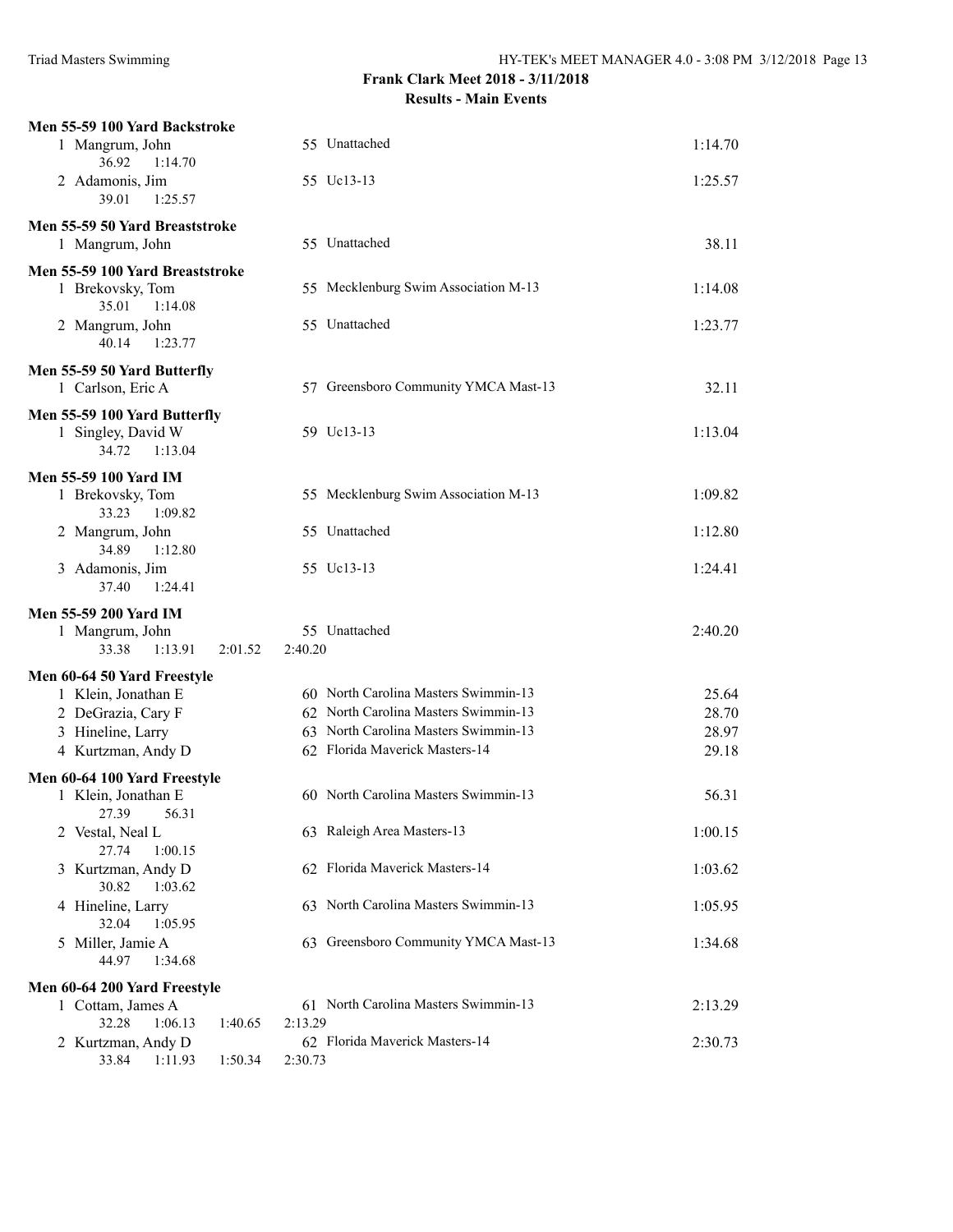| (Men 60-64 200 Yard Freestyle)<br>3 Glender, Carlos        | 63 SwimMAC Masters - Charlotte-13                                  | 2:41.25 |
|------------------------------------------------------------|--------------------------------------------------------------------|---------|
| 34.11<br>1:15.19<br>1:58.63                                | 2:41.25                                                            |         |
| Men 60-64 50 Yard Backstroke                               |                                                                    |         |
| 1 Klein, Jonathan E                                        | 60 North Carolina Masters Swimmin-13                               | 29.32   |
| 2 White, Warren A                                          | 63 SwimMAC Masters - Charlotte-13                                  | 34.64   |
| Men 60-64 100 Yard Backstroke                              |                                                                    |         |
| 1 Klein, Jonathan E                                        | 60 North Carolina Masters Swimmin-13                               | 1:02.51 |
| 30.85<br>1:02.51<br>2 White, Warren A                      | 63 SwimMAC Masters - Charlotte-13                                  | 1:20.43 |
| 37.89<br>1:20.43                                           |                                                                    |         |
| Men 60-64 50 Yard Breaststroke                             |                                                                    |         |
| 1 Vestal, Neal L                                           | 63 Raleigh Area Masters-13                                         | 31.73   |
| 2 DeGrazia, Cary F                                         | 62 North Carolina Masters Swimmin-13                               | 36.16   |
| 3 Glender, Carlos                                          | 63 SwimMAC Masters - Charlotte-13                                  | 40.76   |
| Men 60-64 50 Yard Butterfly                                |                                                                    |         |
| 1 Klein, Jonathan E                                        | 60 North Carolina Masters Swimmin-13                               | 27.37   |
| 2 Vestal, Neal L                                           | 63 Raleigh Area Masters-13                                         | 28.34   |
| 3 Tudor, Louis S                                           | Virginia Masters Swim Team-12<br>61                                | 30.24   |
| 4 Kurtzman, Andy D                                         | 62 Florida Maverick Masters-14                                     | 31.89   |
| Men 60-64 100 Yard Butterfly                               |                                                                    |         |
| 1 Cottam, James A<br>1:08.71<br>32.29                      | 61 North Carolina Masters Swimmin-13                               | 1:08.71 |
| 2 Kurtzman, Andy D                                         | 62 Florida Maverick Masters-14                                     | 1:12.30 |
| 34.49<br>1:12.30                                           |                                                                    |         |
| 3 Glender, Carlos                                          | 63 SwimMAC Masters - Charlotte-13                                  | 1:36.33 |
| 1:36.33<br>39.55                                           |                                                                    |         |
| <b>Men 60-64 100 Yard IM</b>                               |                                                                    |         |
| 1 DeGrazia, Cary F<br>35.63<br>1:17.23                     | 62 North Carolina Masters Swimmin-13                               | 1:17.23 |
| 2 Miller, Jamie A                                          | 63 Greensboro Community YMCA Mast-13                               | 1:56.23 |
| 56.49<br>1:56.23                                           |                                                                    |         |
| <b>Men 60-64 200 Yard IM</b>                               |                                                                    |         |
| 1 Cottam, James A                                          | 61 North Carolina Masters Swimmin-13                               | 2:32.47 |
| 32.59<br>1:58.08<br>1:14.58                                | 2:32.47                                                            |         |
| 2 Miller, Jamie A                                          | 63 Greensboro Community YMCA Mast-13                               | 4:27.17 |
| 59.24<br>2:19.38<br>3:34.85                                | 4:27.17                                                            |         |
| Men 65-69 50 Yard Freestyle                                |                                                                    |         |
| 1 Trevisan, Paul T                                         | 66 Raleigh Area Masters-13<br>SwimMAC Masters - Charlotte-13<br>65 | 25.55   |
| 2 Meyers, Peter B                                          | 66 North Carolina Masters Swimmin-13                               | 27.22   |
| 3 Van der Horst, Charlie M                                 |                                                                    | 27.47   |
| Men 65-69 100 Yard Freestyle                               | 66 North Carolina Masters Swimmin-13                               |         |
| 1 Van der Horst, Charlie M<br>29.24<br>1:01.37             |                                                                    | 1:01.37 |
|                                                            |                                                                    |         |
| Men 65-69 200 Yard Freestyle<br>1 Van der Horst, Charlie M | 66 North Carolina Masters Swimmin-13                               | 2:17.76 |
| 31.08<br>1:05.75<br>1:41.87                                | 2:17.76                                                            |         |
|                                                            |                                                                    |         |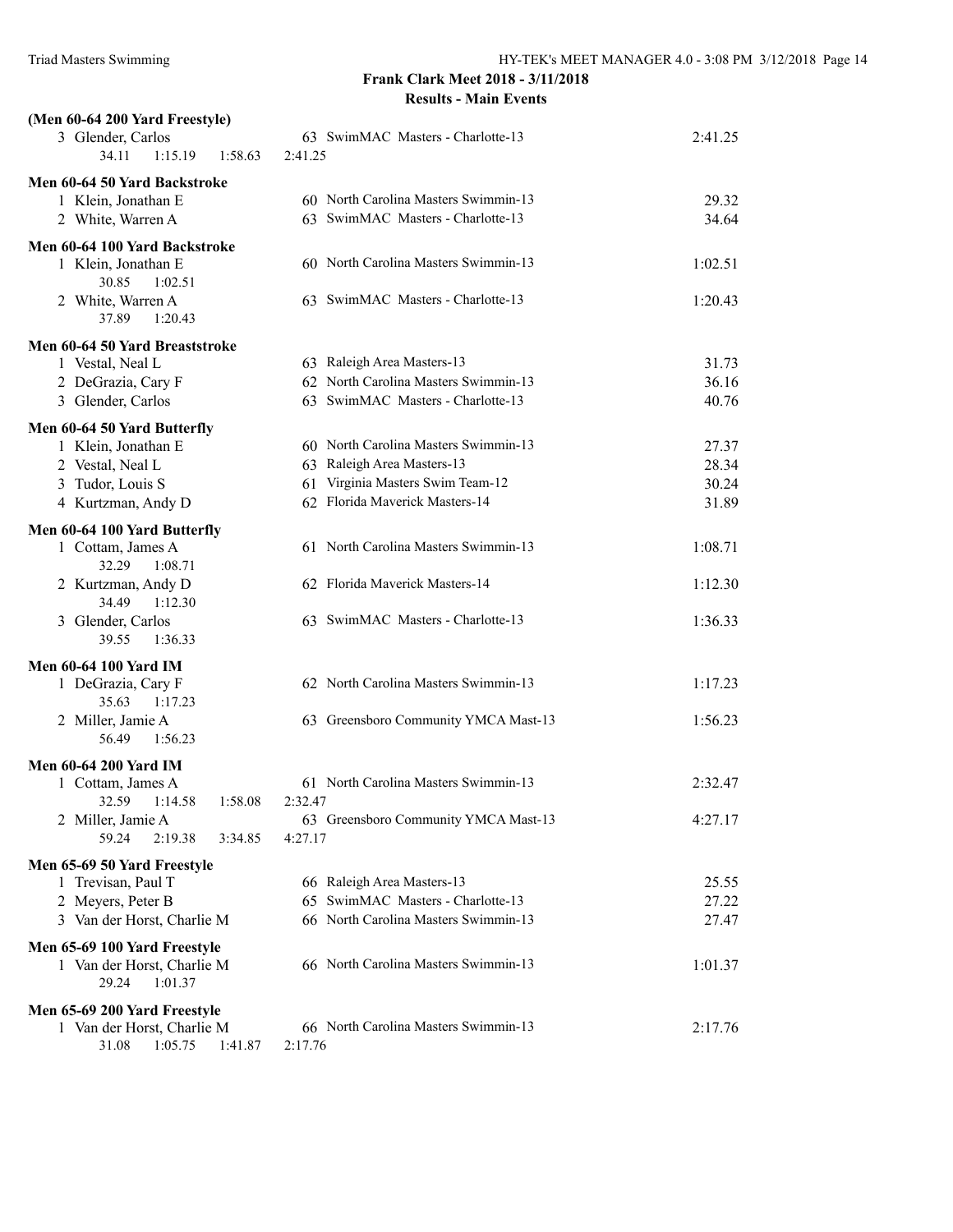| Men 65-69 50 Yard Backstroke<br>1 Bober, Richard S                                                                               | 67 North Carolina Masters Swimmin-13                                                     | 31.80              |
|----------------------------------------------------------------------------------------------------------------------------------|------------------------------------------------------------------------------------------|--------------------|
| Men 65-69 100 Yard Backstroke<br>1 Bober, Richard S<br>34.74<br>1:10.27                                                          | 67 North Carolina Masters Swimmin-13                                                     | 1:10.27            |
| Men 65-69 50 Yard Butterfly<br>1 Van der Horst, Charlie M<br>2 Meyers, Peter B                                                   | 66 North Carolina Masters Swimmin-13<br>65 SwimMAC Masters - Charlotte-13                | 30.60<br>31.91     |
| Men 65-69 100 Yard Butterfly<br>1 Atkinson, Tom A<br>51.45<br>1:50.62                                                            | 68 Triad Masters Swimming Greens-13                                                      | 1:50.62            |
| <b>Men 65-69 100 Yard IM</b><br>1 Trevisan, Paul T<br>32.01<br>1:08.11                                                           | 66 Raleigh Area Masters-13                                                               | 1:08.11            |
| Men 70-74 50 Yard Freestyle<br>1 White, Bernard T<br>2 Gleiner, Alan H<br>Men 70-74 100 Yard Freestyle                           | 74 Charlotte SwimMasters-13<br>71 Uc12-12                                                | 31.14<br>41.62     |
| 1 Gleiner, Alan H<br>1:37.72<br>43.46                                                                                            | 71 Uc12-12                                                                               | 1:37.72            |
| Men 70-74 50 Yard Backstroke<br>1 Conroy, Michael J<br>2 Gleiner, Alan H                                                         | 71 Mecklenburg Swim Association M-13<br>71 Uc12-12                                       | 36.07<br>52.74     |
| Men 70-74 100 Yard Backstroke<br>1 Conroy, Michael J<br>39.50<br>1:20.06                                                         | 71 Mecklenburg Swim Association M-13                                                     | 1:20.06            |
| Men 70-74 50 Yard Breaststroke<br>1 Gleiner, Alan H                                                                              | 71 Uc12-12                                                                               | 52.64              |
| Men 70-74 50 Yard Butterfly<br>1 White, Bernard T<br>2 Conroy, Michael J                                                         | 74 Charlotte SwimMasters-13<br>71 Mecklenburg Swim Association M-13                      | 34.62<br>35.26     |
| Men 75-79 50 Yard Freestyle<br>1 Gadol, Lou C                                                                                    | 76 Hillsborough Aquatic Club Mast-13                                                     | 35.00              |
| Men 75-79 200 Yard Freestyle<br>1 Fletcher, Doug<br>46.82<br>1:38.19<br>2:31.04<br>2 Gadol, Lou C<br>41.91<br>1:35.14<br>2:31.50 | 75 Raleigh Area Masters-13<br>3:20.73<br>76 Hillsborough Aquatic Club Mast-13<br>3:24.72 | 3:20.73<br>3:24.72 |
| Men 75-79 50 Yard Backstroke<br>1 Gadol, Lou C                                                                                   | 76 Hillsborough Aquatic Club Mast-13                                                     | 43.38              |
| Men 75-79 50 Yard Breaststroke<br>1 Fletcher, Doug                                                                               | 75 Raleigh Area Masters-13                                                               | 47.04              |
| Men 75-79 100 Yard Breaststroke<br>1 Gadol, Lou C<br>47.72<br>1:41.77                                                            | 76 Hillsborough Aquatic Club Mast-13                                                     | 1:41.77            |